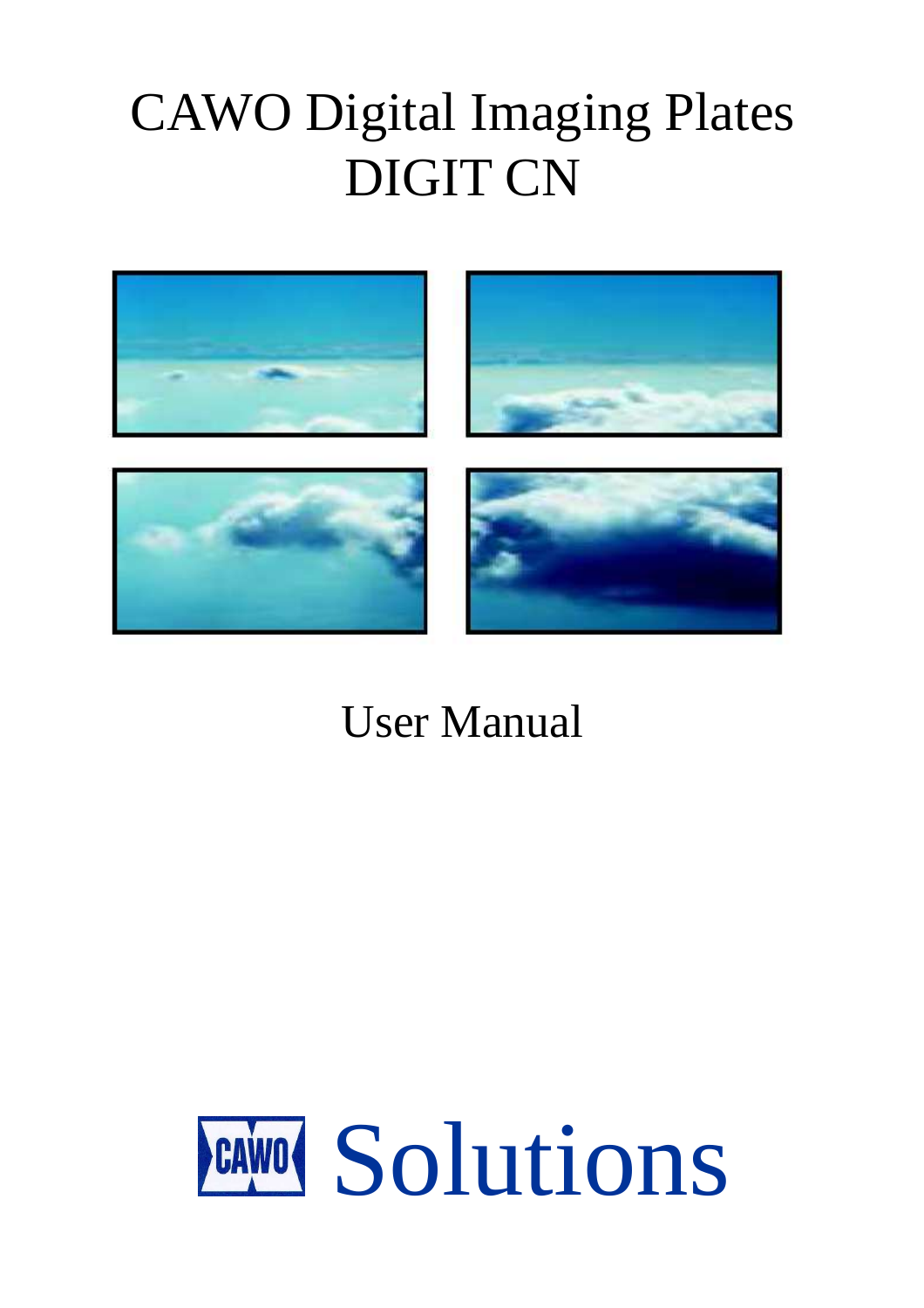# **Cleaning**

At least clean once every month or whenever there is doubt about particles visible on the X ray images.

More frequent cleaning is required in case of excessive dust or under very dry conditions. (The screen cleaner contains antistatic agents which reduce buildup of static charges and dust collection.)

## **Permitted cleaning products**

For the CAWO DIGIT CN types use only **CAWO Imaging Plate Cleaner** and a soft lint-free cellulose cloth to clean the plate.

#### **Environmental Protection**

Regulations about waste disposal may differ from one country to another. Please consult local regulations on the subject matter.

At the end of its life cycle, the imaging plate is considered as industrial waste in most countries.

Consequently it is not allowed to dispose of it as household waste. We recommend to have it hauled away by a licensed company.

When the imaging plate is disposed of through incineration, the nature of the combustion products is dependent on the physical characteristics of the burning process and on the degree of combustion, whereby different gases can be generated, such as e.g. water vapor, carbon dioxide, carbon monoxide and small concentrations of organic and inorganic degradation products.

# **Safety Directions**

Imaging plates and cassettes will not cause any special health or safety hazard, if they are used as intended.

**WARNING: Strictly observe all warnings, cautions, notes and safety markings within this document and on the product.**

**WARNING: All CAWO medical products must be used trained and qualified personnel.**

**WARNING: The user is responsible for judging image quality and controlling environmental conditions for diagnostic softcopy or print viewing.**

**WARNING: Follow the hospital quality assurance procedures to avoid errors in the image processing.**

Caution: Changes, additions or maintenance to the CAWO products carried out by persons without appropriate qualification and training as well as using unapproved spare parts may lead to serious risk of injury and damage to the equipment as well as making the warranty void.